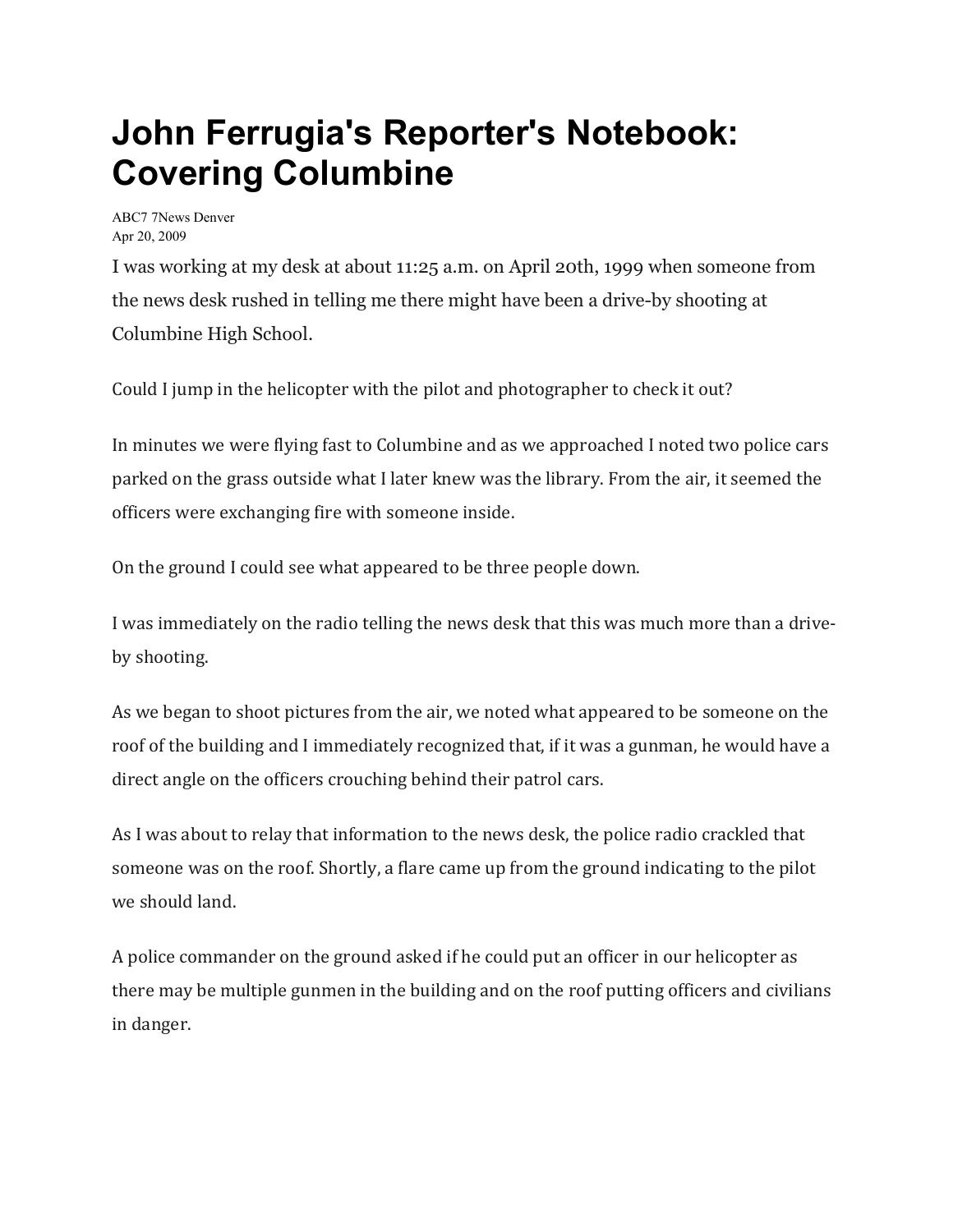The chopper only held three persons -- the pilot, the photographer, and me. That would mean I would have to give up my reporting perch from above.

In a quick decision (that was initially roundly criticized by many journalists) I gave up my seat as long as the 7NEWS helicopter could stay in the airspace around the school and our photographer could continue to shoot uninterrupted, sending live pictures back to the station and to the rest of the world. I also made a deal that I would be able to stay inside the police perimeter.

For me, the decision was simple. The police officers on the ground were vulnerable from a shooter on the roof, as were people within hundreds of yards of the school. Lives were on the line and I believed my first duty was to help protect those lives if I could. But, we also protected our right to report by having our photographer inside the Columbine airspace and continually feeding information about the incident.

Our decision to allow an officer in the helicopter paid off for our viewers and viewers around the world. Our live pictures from the air, especially those of Patrick Ireland's dramatic struggle to get out the library window, brought the world an understanding of the horror of Columbine. Pictures of the ad hoc SWAT team rescues also gave investigators a clear understanding of what tactics were needed in future school shootings.

Meanwhile, I was able to report, via cell phone, for a very long period inside the police perimeter, explaining the surrealist vision of young people shot and wounded struggling out of the area to safety.

As a correspondent for CBS News in the 1980s I had been in war-torn Beirut during the civil war and along the Afghan-Pakistan border during the Russian war in Afghanistan. In those settings, one is prepared to see the worst as it is a war zone -- bodies ripped apart by violence.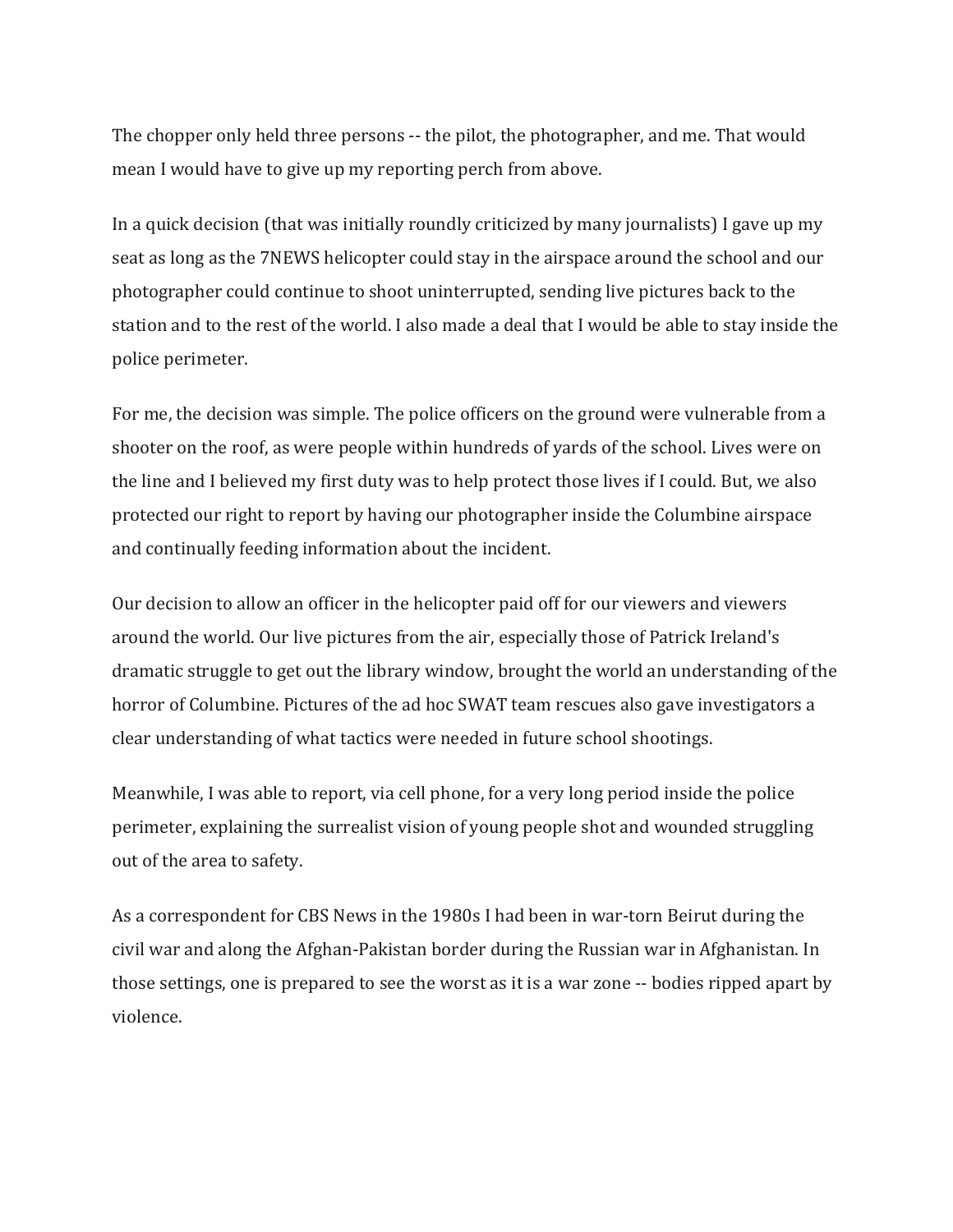I was totally unprepared to see the worst in a residential neighborhood, with manicured lawns, where the dogs were barking and people were interrupted on their morning walks. There was, even for someone who had been in a war zone, a complete disconnect.

Could this really be happening?

Yes.

The gunshots and wounds and blood and horror were real.

Later, as I worked investigating the story and its aftermath I was one of only about halfdozen reporters who reviewed the home movies videotaped by the killers. Those tapes are now sealed by the court. They showed two very disturbed young men who had descended into the depths of self loathing. These two teens hated themselves and so many others. They laughed at their parents for not checking their rooms and the Harris's garage where so many of the deadly bombs were made. They laughed and joked about how many they would murder. It was clear throughout that the killers were equally responsible for the attack. The home videos undercut the myth that Harris was the leader and Klebold the follower.

In watching the two, talking about their attack, showing off their weapons, and suiting up for the assault it was so clear they had divorced themselves from the reality of the murders they were about to commit. I found that the most terrifying moment of the video was when Harris fondled his sawed-off shotgun like a demented child with a new toy. At one point Klebold was playing with the shotgun trying to close the slide with a round hung in the chamber. Harris was videotaping and the viewer could see the gun pointed directly at the camera as Klebold struggled with it.

Harris cried out in alarm knowing the shotgun could go off.

It could have killed him.